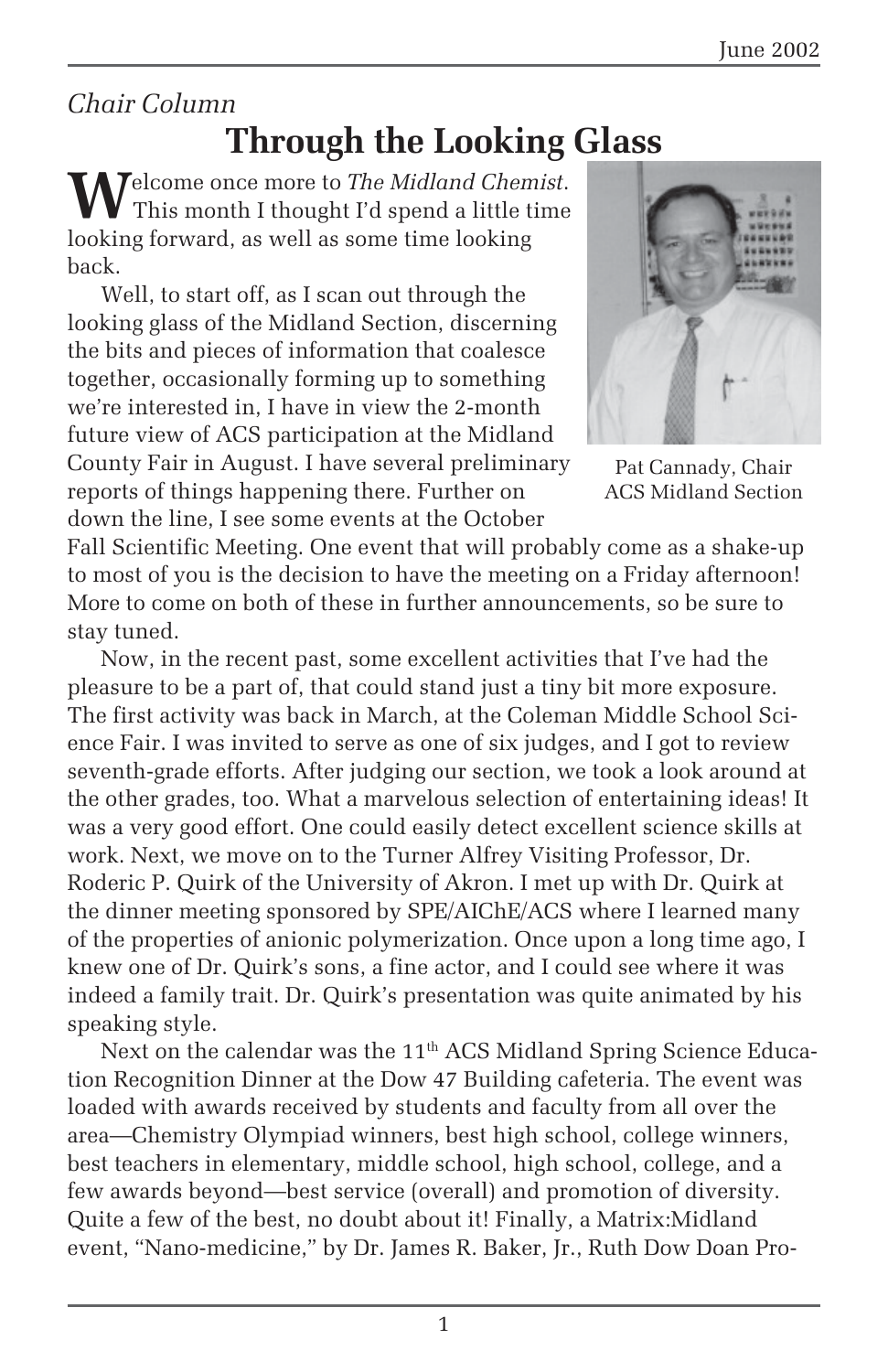fessor of Biologic Nanotechnology, University of Michigan. Dr. Baker explained how they are using a multidiscipline approach—an ongoing collaboration between doctors, biological scientists, chemical engineers, and microchip builders—to map out a material basis for the ongoing fight against several diseases, including cancer. It was held at the Towsley Auditorium and was really quite nice.

Well, the list goes on, I'm sure, for many of you who have seen far more things than these, in the past little while. As you are involved in whatever form of chemistry, keep in mind—what you do can make a difference!

That's all for now!

Pat Cannody

# **Vandenberg to Receive 2003 Priestly Medal**

*by Bob Howell*

**E**dwin J. Vandenberg will receive the 2003 Priestly Medal. This award,  $\Box$  which recognizes distinguished service to chemistry, is the highest honor bestowed by the American Chemical Society. Vandenberg, 83, is retired from Hercules. He received a degree with distinction from Stevens Institute of Technology in 1939. In 1965, he received an honorary doctorate from the same institution. He spent 43 years at Hercules where he was a driving force for the development of new technology. He is best known for his discovery of isotactic poly(propylene) and the development of methods and catalysts for its manufacture. He also discovered the hydrogen chain-transfer method for controlling the molecular weight of polyolefins produced by coordination polymerization.

Vandenberg is well known for his long and distinguished service to the Polymer Division–ACS. He served as chair of the Division in 1979 and until a year ago served as chair of the industrial sponsors group. He has long been a positive force in the Division.

Since his retirement, Vandenberg has served as research professor in the Department of Chemistry at Arizona State University. Just recently he moved to the Department of Bioengineering at the same institution as research scientist. His recent work has focused on biomedical polymers.

Vandenberg has received several awards for his work, including the ACS Award in Polymer Chemistry (1981), the ACS Award in Applied Polymer Science (1991), the Charles Goodyear Medal from the ACS Rubber Division (1991), the Herman F. Mark Award from the ACS Division of Polymer Chemistry (1992), and the Society of Plastics Engineers International Award (1994).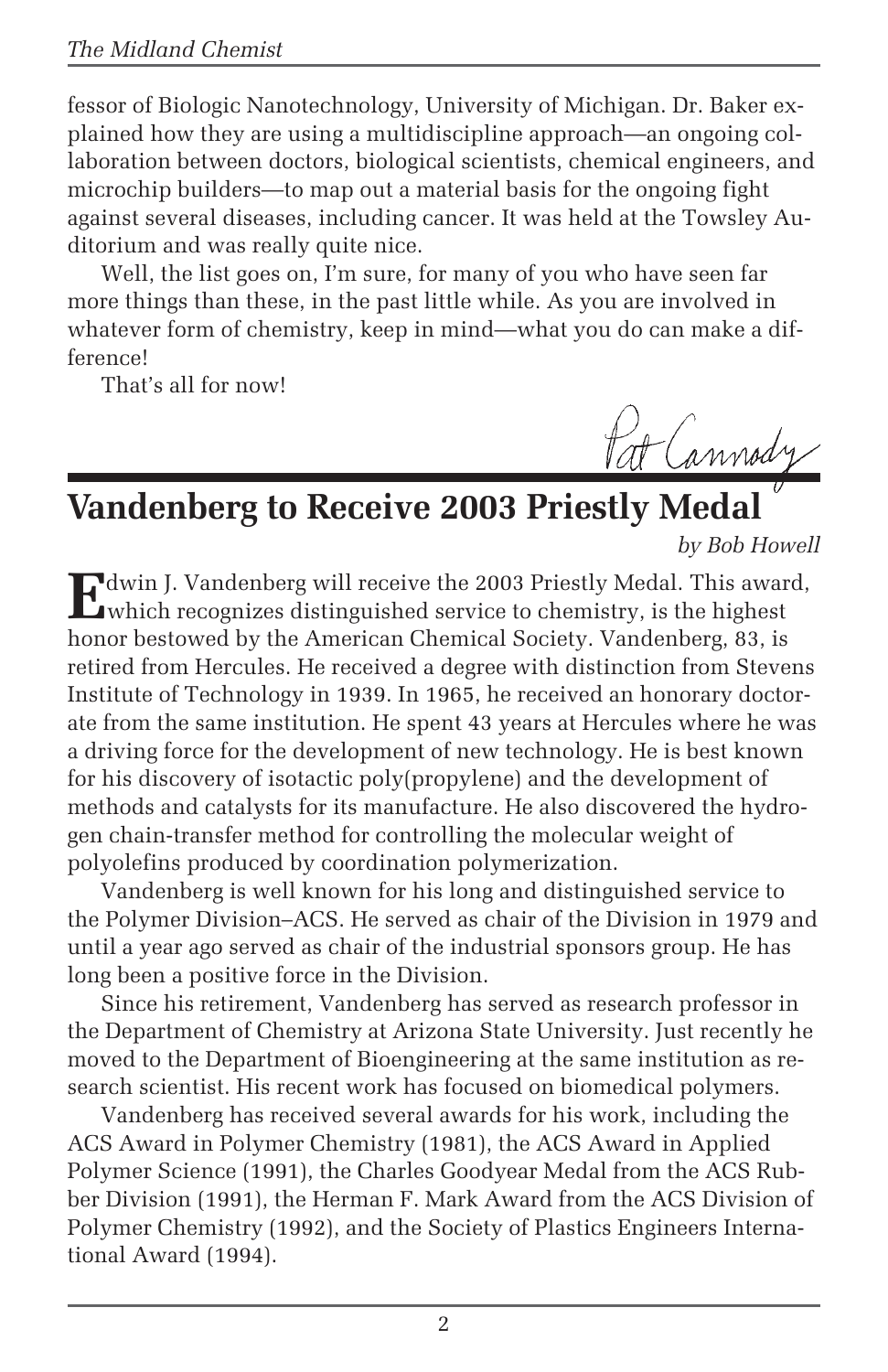# **Midland Section Recognizes Excellence in Science Education, Promotion**

### *By Angelo Cassar*

**C**hemistry is a vital science in our society. The Midland Section of the American Chemical Society for the last eleven years has recognized outstanding students, who are the learners of chemistry; teachers, who pass their knowledge of chemistry to the students; and volunteers of chemistry, who unselfishly donate their time to the community in the desire to promote chemistry.

The 2002 Science Education Recognition Dinner was held on Wednesday, April 24, at the Dow Chemical 47 Building. This event was well attended by high school and college students, parents, K-12 teachers, and college professors. Also in attendance were members of the ACS Midland Section that sponsored the event. The reception was held in the atrium of Dow 47 Building. After the reception, a buffet dinner was held at the main dining room, which was followed by the awards presentations.

I would like to recognize the Midland Section ACS Awards Committee who has also promoted chemistry by putting on an excellent Science Education Recognition Dinner. The Awards Committee includes Phil Squattrito (chair), Mike Ferritto, Aneta Bialek, Wendy Mathews, Deb Mendrick, Wendy Mallory, and Pam Slavings. I would also like to recognize Llara Martinez for her secretarial support.



*Richard Moreau presented the U.S. National Chemistry Olympiad awards to eight area high school students (teachers' names in parentheses): Michael Zajac and Robert Hough of H.H. Dow High School (Mary Fredell), Kyle Gies and Jacob Kauffman of AuGres-Sims High School (Scott McAlindon), Nathan Lord of Saginaw Arts & Science Academy (Daniel Sealey), Matt Sneller of Laker High School (Deborah Hasselschwert), and Ryan Kenny and Eric McDonald of Nouvel Catholic Central H.S. (Mark Bradtke). (Please note that student names for this photo and for the photo at the top of pg. 4 are not in order and not all students are shown.)*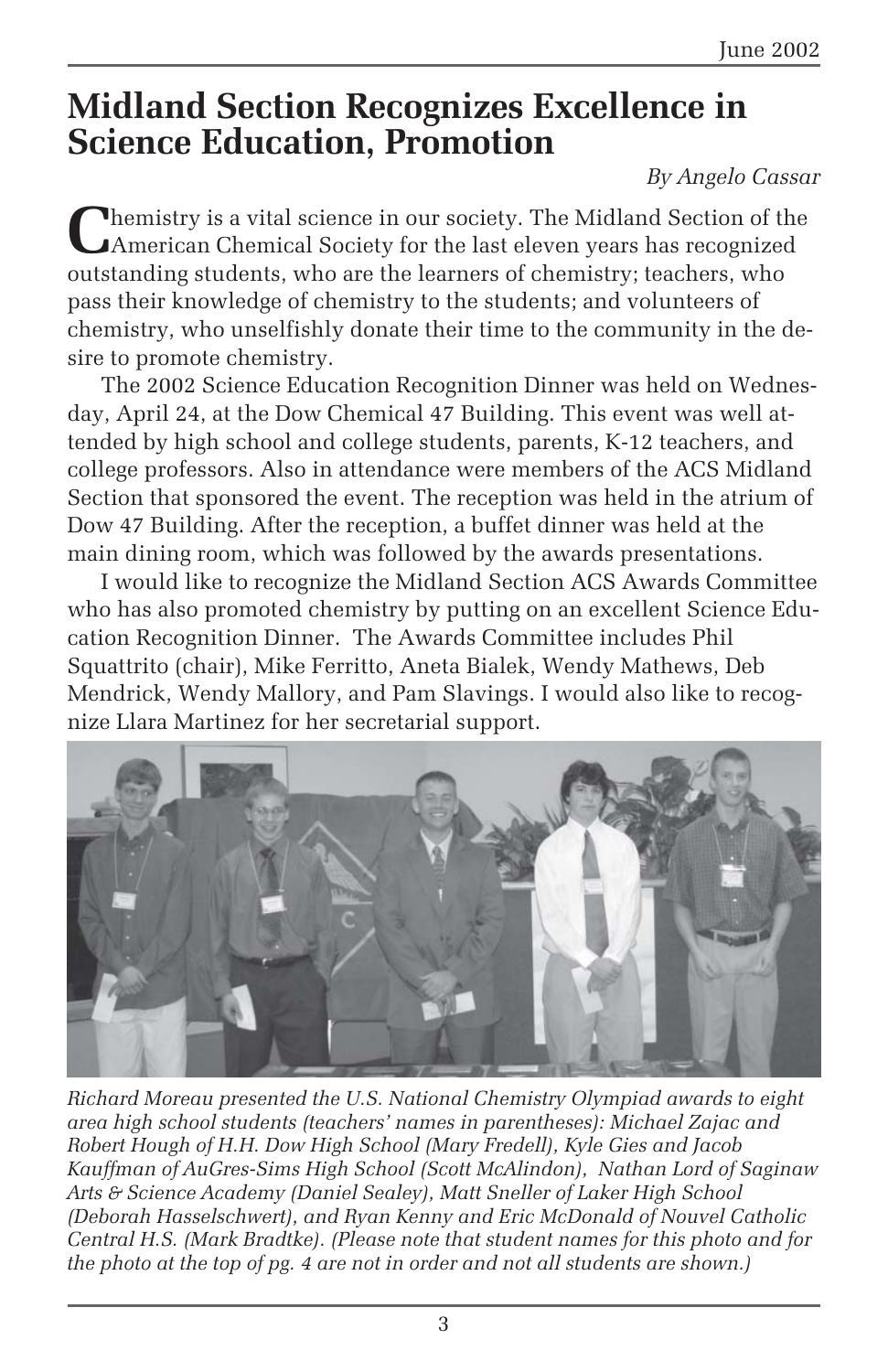### *The Midland Chemist*



*Mike Ferritto presented the Outstanding High School Chemistry Students awards to thirteen area students: Ashley Alwood of Mt. Pleasant Sacred Heart Academy, Alison Beehr of Mt. Pleasant High School, Michael Bradford of Hemlock High School, Kaleena Chilcote of Midland H.H. Dow High School, Noel Dominick of Shepherd High School, Benjamin Hutton of Merrill High School, Alexandria Kling of Midland Bullock Creek High School, Gerald M. McCann of Bay City John Glenn High School, Patrick McGuire of Clare High School, Morgan Randall of Freeland High School, Minerva E. Sanchez of Saginaw Arthur Hill High School, Joseph Vance of Bridgeport High School, and Allison Zabetian of St. Louis High School.*



*Phil Squattrito presented the awards for Outstanding College Chemistry Students to Jacqueline D. Hicks of Alma College (upper left), Dennis Wickline, Jr. of Central Michigan University (upper right), Sarah Bottke of Delta College (next page), Carrie Briggs of Saginaw Valley State University (lower left), and Amie L. Langland of Alma College (Biochemistry) (lower right).*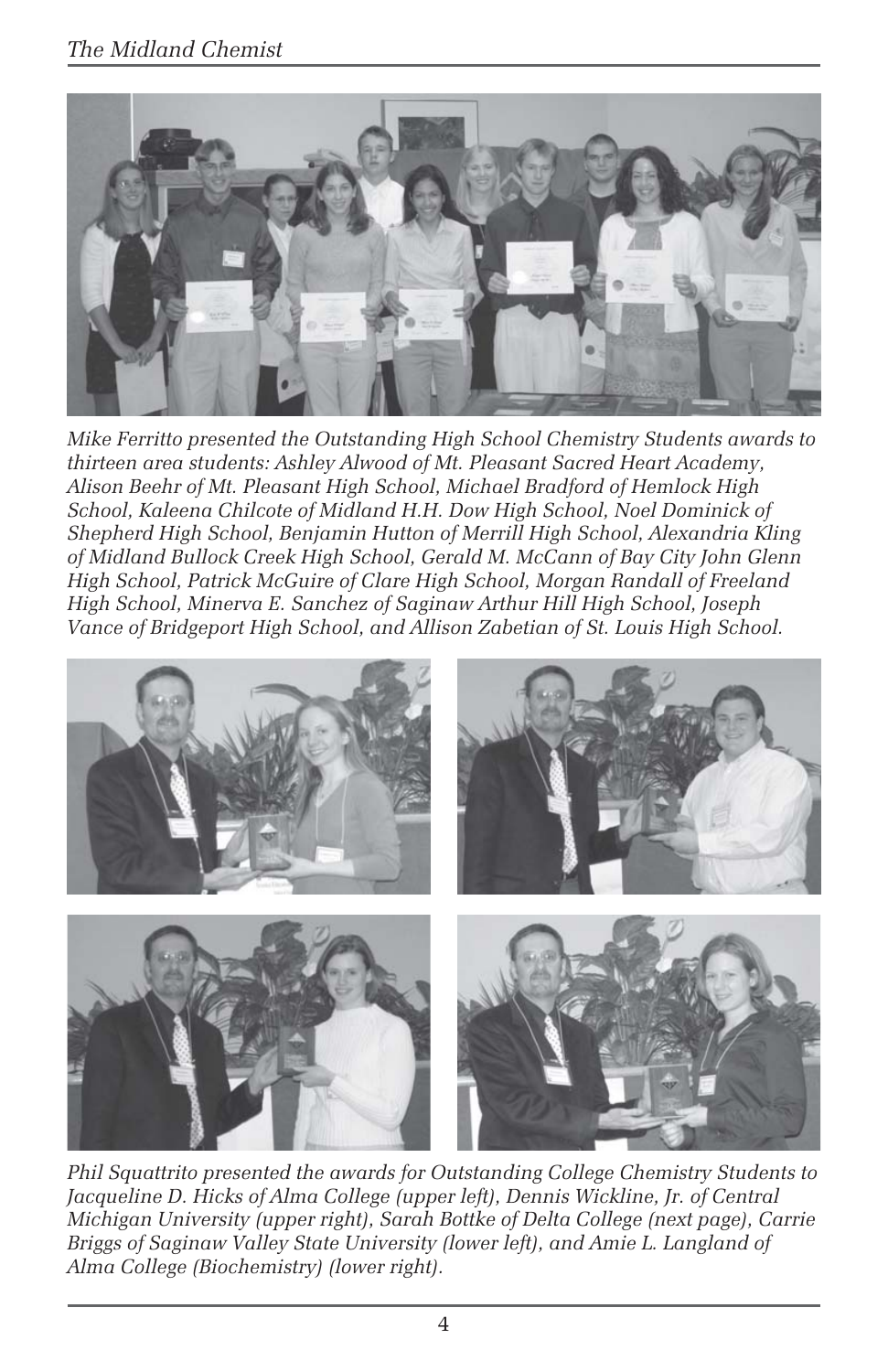

*Debbie Bailey (on right) presented the Outstanding College Chemical Technology Student award to Sarah Bottke from Delta College.*



*The Outstanding Achievement in Middle Level Science Education award was presented by Deb Mendrick to Joel Mikusko from Jefferson Middle School in Midland.*



*Phil Squattrino presented the Outstanding Achievement in College Chemistry Teaching award to Margaret Hill from Central Michigan University.*



*The Outstanding Achievement in Elementary Level Science Education award was presented by Wendy Mallory (on left) to Maureen Becker from Saint Brigid Catholic School in Midland.*



*The Outstanding Achievement in High School Chemistry Teaching award was presented by Aneta Bialek to Robert Hansen from Midland Bullock Creek High School.*



*The chair of the Midland Section, Pat Cannady, presented the award for the 2001 Science Education Volunteer. Pat presented this prestigious award to Joan McMahon from Dow Corning Corporation.*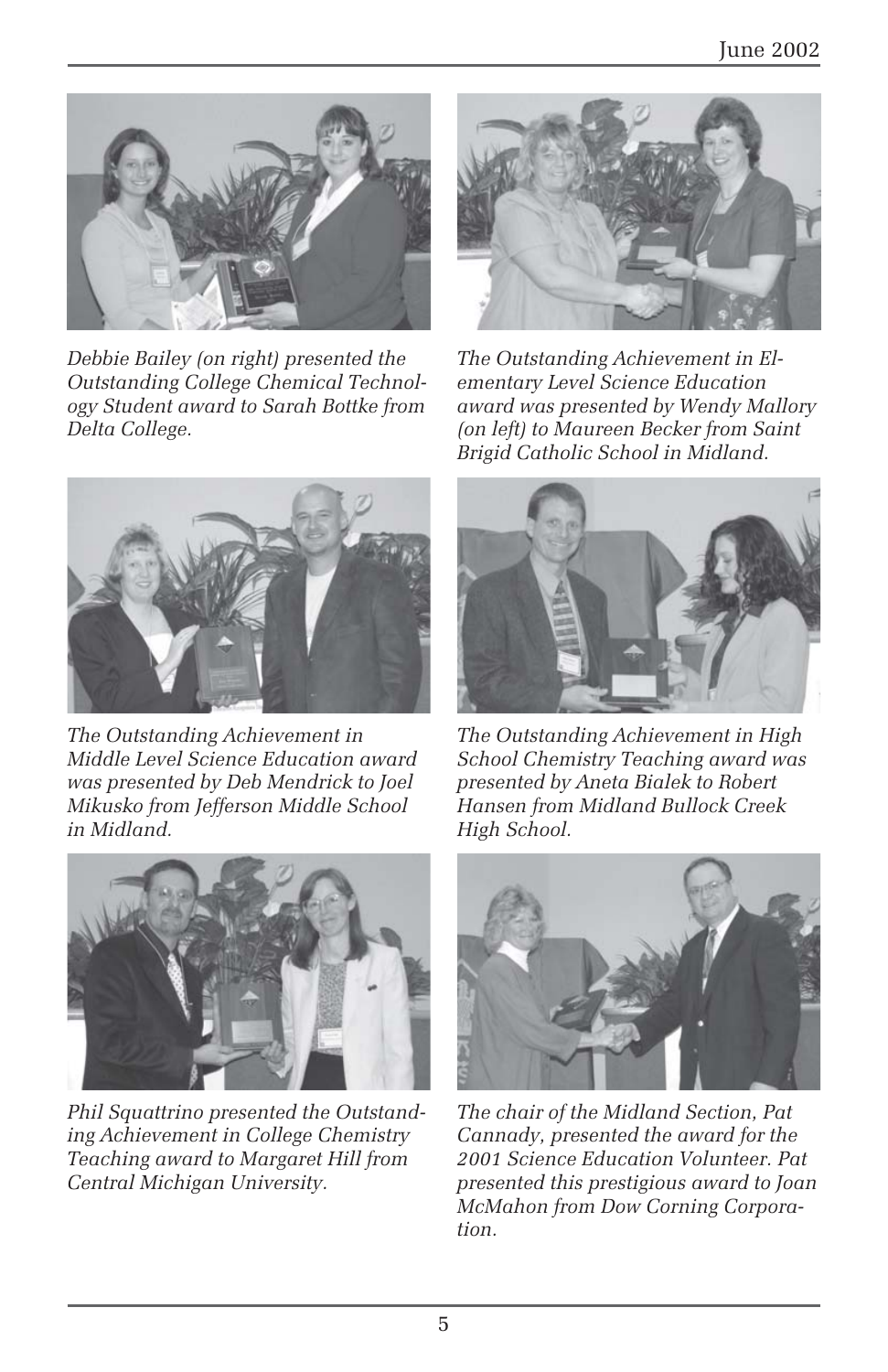

*A new award was initiated this year: Promotion of Diversity in Chemistry, Related Sciences and Engineering. Lin Dorman, who chairs the ACS Midland Section Minority Affairs Committee, presented this new award to George Gant (photo on left) from Dow Corning Corporation and Richard Stringfield (photo on right) from The Dow Chemical Company.*

## *Call for Nominations* **2003 National Chemical Technician Award**

The 2003 National Chemical Technician Award will be presented to a chemical technician who has demonstrated an extremely high degree of professionalism. Criteria used to judge the award include technical skills, communication skills, safety, reliability, leadership, teamwork, publications, and presentations. Additional professional and community activities are also considered. The award will consist of a trip to the 225th American Chemical Society National Meeting, March 23-27, 2003 in New Orleans, Louisiana, for the awardee and guest(s). \$1000.00 and a plaque will be presented at the TECH National Chemical Technician Award Dinner at the National meeting. The definition of an appropriate nominee for this award can be found on pg. 16.

Letters of nomination must be received by Susan Ross, QA Labs, AstraZeneca Pharmaceuticals LP, 587 Old Baltimore Pike, Newark DE 19711, no later than September 30, 2002. Nominations, including seconding letters, *must not* exceed six pages. The nominating letters should address the above criteria. A current work address and phone number must be provided for the nominee and the nominator. E-mail addresses are also requested.

If you need further information, contact Susan Ross at the above address or via:

Phone: 302-286-4113 FAX: 302-453-3390 Susan.Ross@astrazeneca.com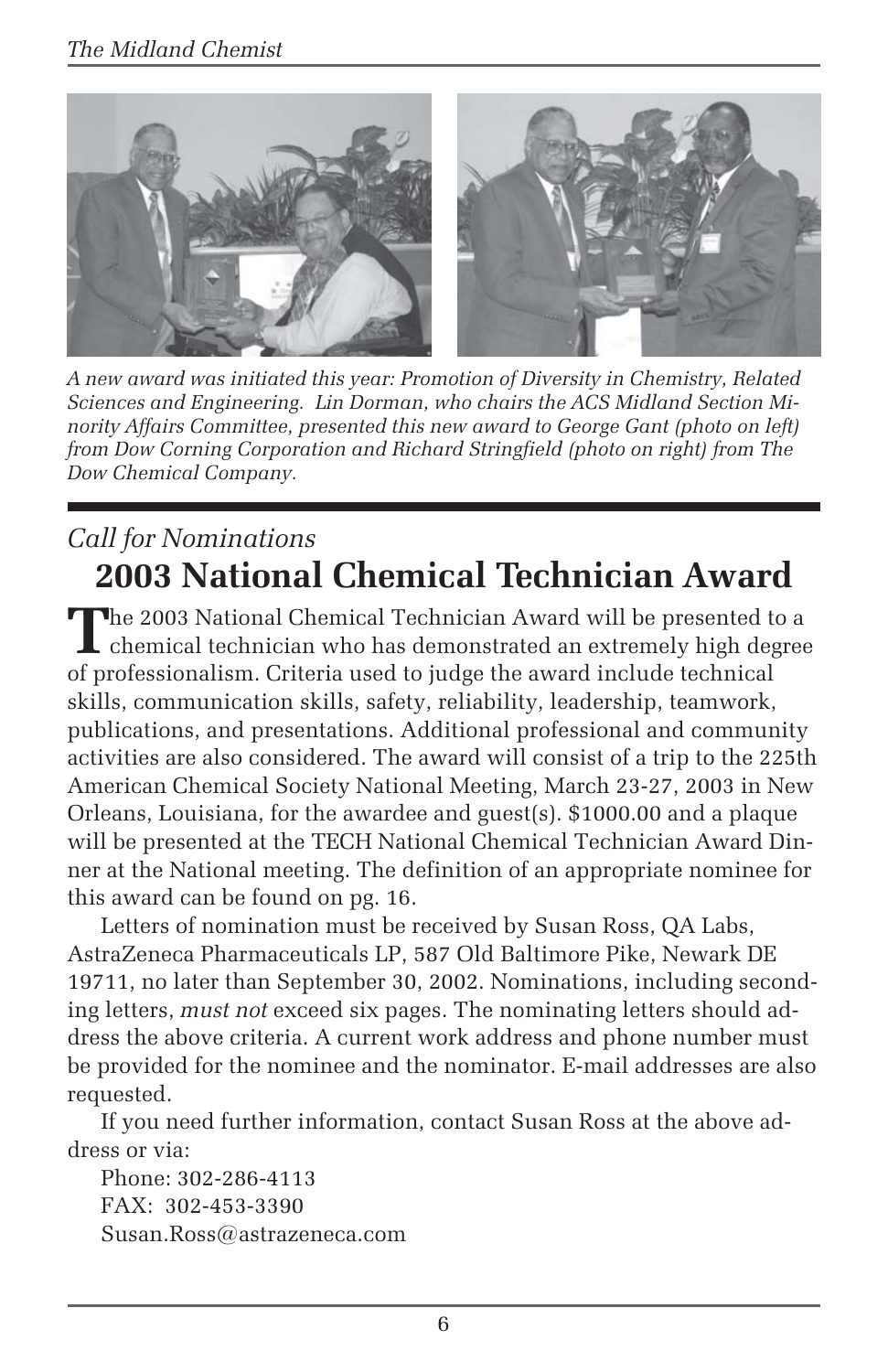# **Delta College Dedicates New Chemical Process Technology Lab and Program**

### *By Joan Sabourin*

**O**n April 17, 2002, Delta College's new chemical process technology laboratory and program were dedicated. This event also celebrated a significant partnership between education and industry. In the early 1990s, the chemical industry became increasingly aware that an aging workforce would give way to a need for skilled workers in many areas. One of the areas identified nationwide was the need for skilled chemical laboratory technicians and process technicians to maintain America's high standards of performance.

In response to this need, compatible but different partnerships developed between Dow Corning Corporation, The Dow Chemical Company, Michigan Technological University, Saginaw Career Complex, and Delta College. The general mission of the partnerships was to support initiatives at the national, state, and regional level to:

- Build programs consistent with national voluntary skills standards
- Support state workforce initiatives
- Include general education abilities along with workplace competencies, standards, and core abilities
- Include local industry objectives with national standards

The Delta College program was developed through a National Science Foundation grant shared between Michigan Technological University and Delta College. The approximately \$635,000 laboratory facility came about through a partnership between Dow Corning Corporation, The Dow Chemical Company, Saginaw Career Complex, and Delta College. Dow

Corning donated the equipment and paid for it to be transported and assembled at the Delta site. Dow contributed \$100,000, some equipment, and rent-free use of their training facility for the Delta College Chemical Process Technology students while the pilot plant was being completed. The part-



nership also included *Ron Good makes adjustments to the process.*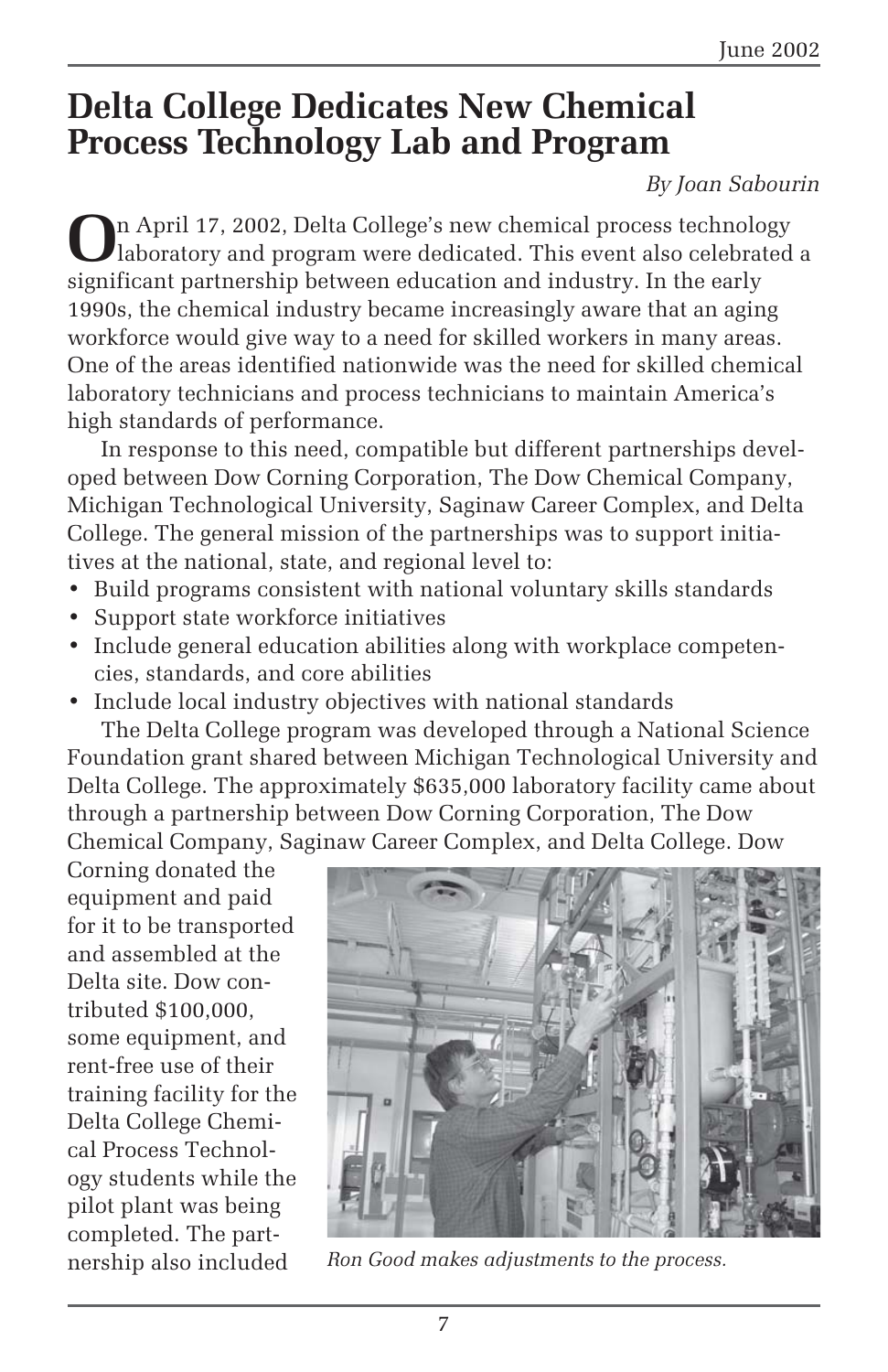

*The reassembling crew (left to right) Jim Mitchell, Bill Mattes, Roger Davis, Sam Price, Jim Clingan, and Gary Novak.*

building a pilot plant at the Saginaw Career Complex. Students who complete two years at the Saginaw Career Complex have the possibility of transferring Delta College credits towards completion of a Certificate or an Associate in Applied Science – Chemical Process Technology degree at Delta College.

Delta is presently the only community college in the state that has its own chemical process simulator. Ron Good is the lead instructor and coordinator. Ron knows the processes well and shares his wealth of experience with students in the program. He is dedicated to creating awareness of the career opportunities this field offers. Students completing the program have been hired

soon after they finish. Many of these students continue their education, working on bachelor's degrees at nearby universities. Presently there are 33 students in the growing program. Future initiatives include strengthening the alliance to include additional partners and sharing the facility with the tri-county area for continuing education.



*Students Tricia Woodcock and Carly Hess at work.*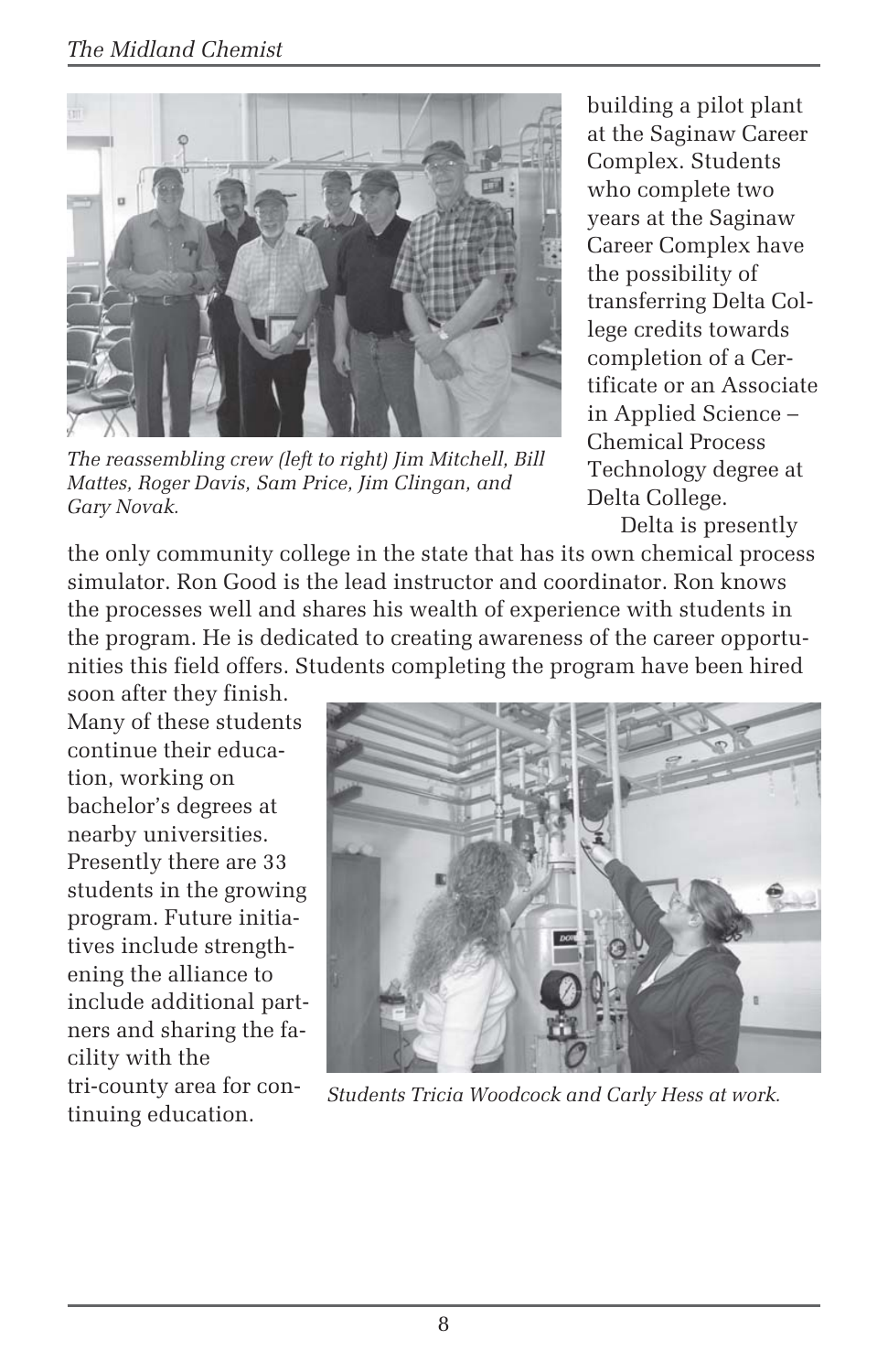## **Midland Section Councilor Supports NSF Budget Increase**

*Editor's note: Midland Section Councilor Bob Howell sent the following letter to Representative Dave Camp via the legislative action network. The Midland Chemist is reprinting his letter (with permission) to ensure our members are aware of what is happening with federal funding.*

As Congress starts developing appropriation bills, I respectfully urge<br>you to sign on to Representative Vernon Ehlers' bipartisan letter in<br>New York of the Second Library of the Wide of the Wide of the Wide of the Wide of support of a 15% increase for the National Science Foundation's FY 2003 budget.

As the largest federal supporter of basic research at colleges and universities (excluding medical research), the National Science Foundation (NSF) is a critical component of our nation's scientific infrastructure. It is also the only agency responsible for supporting research and education across all fields of science and engineering.

Studies repeatedly show that our nation's investment in science and technology is one of the best ways to ensure long-term growth in the U.S. economy. As a professional chemist, I know the monumental impact NSF has on the private sector and academic institutions. NSF supports quality peer-reviewed basic research that trains the next generation of scientists and engineers, which is crucial to technological advances in the private sector.

Providing NSF with a 15% increase will enable the Foundation to more efficiently perform its mission. For instance, NSF could bolster its core research and education programs, which play a vital role in improving student learning at all levels in science, engineering, and mathematics. NSF could also increase its grant size and duration without limiting the number of new awards. This is vital, because competition for NSF grants is at an all-time high, and it will enable researchers to concentrate on discovery rather than paperwork. Also, research grants help today's scientists train the next generation of scientists and engineers. In addition, the Foundation could increase graduate student stipends from \$21,500 to \$25,000. Providing better compensation to graduate students will attract more qualified Americans to science and engineering careers.

Although I recognize the budget constraints under which Congress must work, I hope you will make robust investments in NSF a priority and co-sign Representative Vernon Ehlers' bipartisan NSF letter. I look forward to receiving your response.

9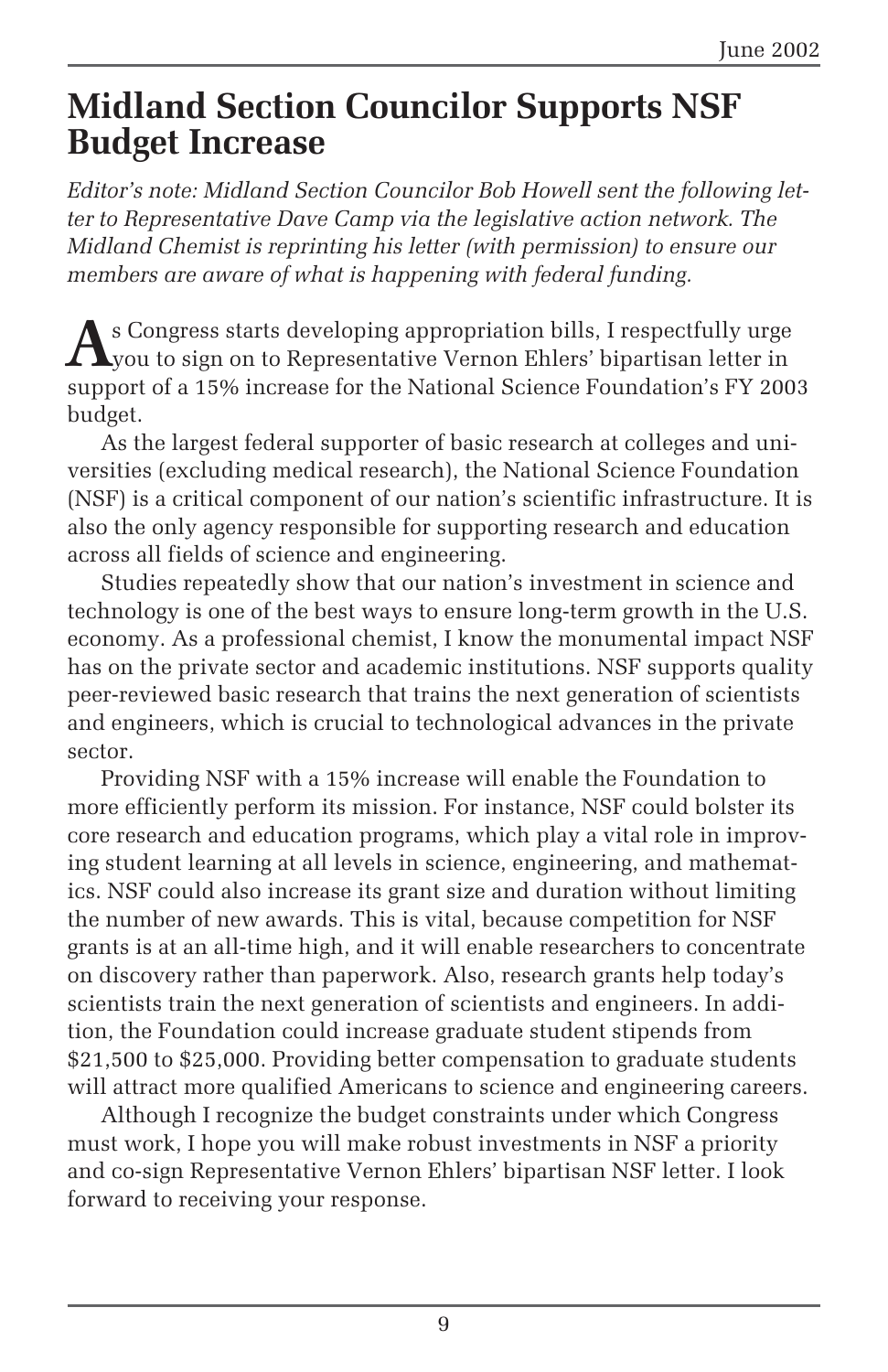# **223rd National Meeting, A Universal Event!**

*By Bob Howell and Gretchen Kohl*

**T**he 223rd National ACS Meeting, held in Orlando, attracted 12,246 **L** registrants and 2,062 exhibitors for a total of 14,308 attendees. The exposition was the second largest in history and reflected a 25% growth over the last meeting in Orlando in 1996. The Boston exhibition for the 224th meeting is already sold out, and space for the virtual exhibition (ACS web site) is now being sold. Midland Section councilors were busy as usual with a variety of activities including committee meetings, the Council meeting, symposia honoring two greats (Kris Matyjaszewski and Jim McGrath), and a technical presentation.

Bob Howell continues to serve as a member of the Patents and Related Matters Committee. A major concern of the committee is the diversion of fees from the Patent and Trademark Office (PTO) to the general fund to cover potential deficits. This hampers the work of the PTO and prevents the modernization of search capabilities. It continues to be the position of the committee that fees paid to the PTO should be retained by that entity so that better service to applicants could be provided. Tom Lane, a Midland Section alternate councilor and a member of Corporation Associates, visited the Patents Committee to speak on a variety of issues, most prominently the selection of awardees for invention/creativity. Corporation Associates will provide funding for printing "What Every Chemist Needs to Know About Patents," a Patents Committee publication. The Patents Committee makes nominations for the National Inventors Hall of Flame and the National Technology Medal. If you know of worthy candi-

dates for either of these awards, contact Bob Howell, 989-774- 3582;

bob.a.howell@cmich.edu.

Gretchen Kohl serves as an active and energetic member of the Committee for Environmental Improvement. She is also CEI's liaison to the Local Section Activities Committee and is the District II Councilors'



Caucus Secretary. *Ted Tabor and Gretchen Kohl take a minute to relax during a busy meeting schedule.*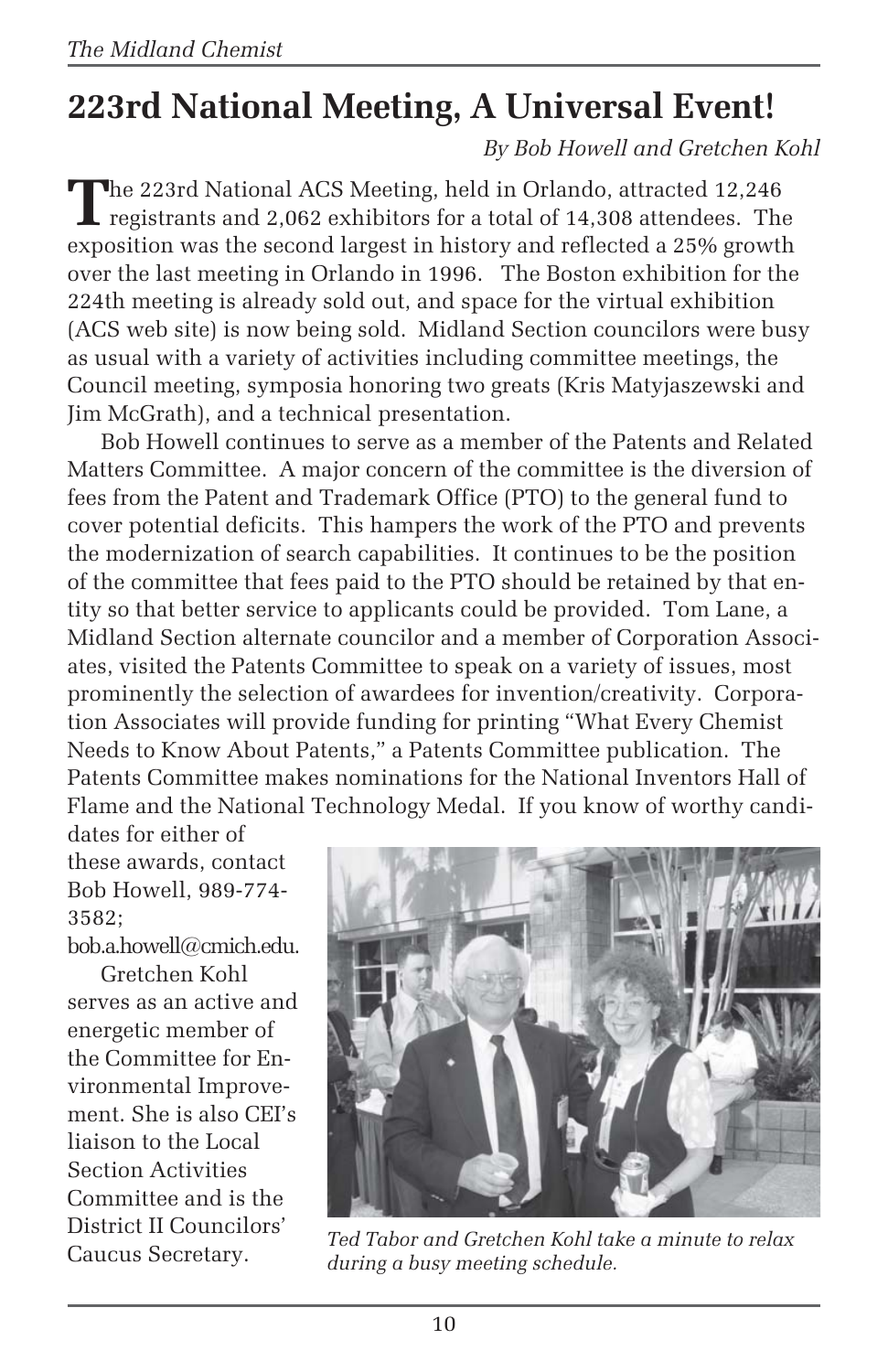The CEI is chartered to be the Society's advisor to Environmental Issues. One of the major activities is to promote increased, or at least continued, Congressional funding for energy and environmental research. In addition to actual Hill visits by members of the CEI, they want to begin working at the grassroots level, where local ACS sections can plan events or outreach programs to educate both the public and our legislators in environmental issues. As a first start, David Harwell, Manager of the ACS Office of Community Activities, has suggested that a separate National Chemistry Week activity be planned for Earth Day 2003. Gretchen was assigned to be the CEI point-person for this activity. Anyone from the Midland Section who would be interested in brainstorming some ideas on this should contact her (989-496-8200 or

gretchen.kohl@dowcorning.com). At this meeting, it was also discussed that CEI, and the ACS Board, made a list of experts available to Congress and the White House to assist in any chemical homeland defense issues that might arise following 9/11. Locally, we have several copies of the tape that was produced by Midland CAER (Community Awareness and Emergency Response) Program on "Sheltering In Place," which covers what to do in the case of a chemical release. Contact Gretchen if you need a copy of this tape for awareness sessions.

Our new District II director is Diane Schmidt (Cincinnati Section, Procter & Gamble Company), who won the election last November against both the incumbent, Helen Free, and Carol Duane, another very worthy candidate. Diane did a very good job in her inaugural meeting, ending the meeting five minutes early! There were no real controversial voting issues before Council for this meeting, but our District has many experienced, outspoken, and influential Councilors and the meeting was well attended, as usual, and the discussion lively.

The Presidential Event held on Sunday night showcased ACS President Eli Pearce's theme of "A Celebration of the Diverse World of Chemistry and Its Practioners." Live entertainment and a sampling of ethnic foods accompanied a Rosen Center poolside award ceremony. Another of the special events was the Presidential Plenary on "Diversity in the 21st Century—Advancing Women in Science." One of the keynote speakers was Kathleen Bader, Business President and Corporate Vice-President, The Dow Chemical Company.

On Wednesday, the actual Council meeting was the site of several actions but no controversial issues. The petition to increase the size of society committees was postponed and will be considered in Boston in August. Dues for 2003 were set at \$116, the fully escalated rate (an increase of \$4.00). Charles P. Casey of the University of Wisconsin and Alvin L. Kwiran of the University of Washington were selected as candi-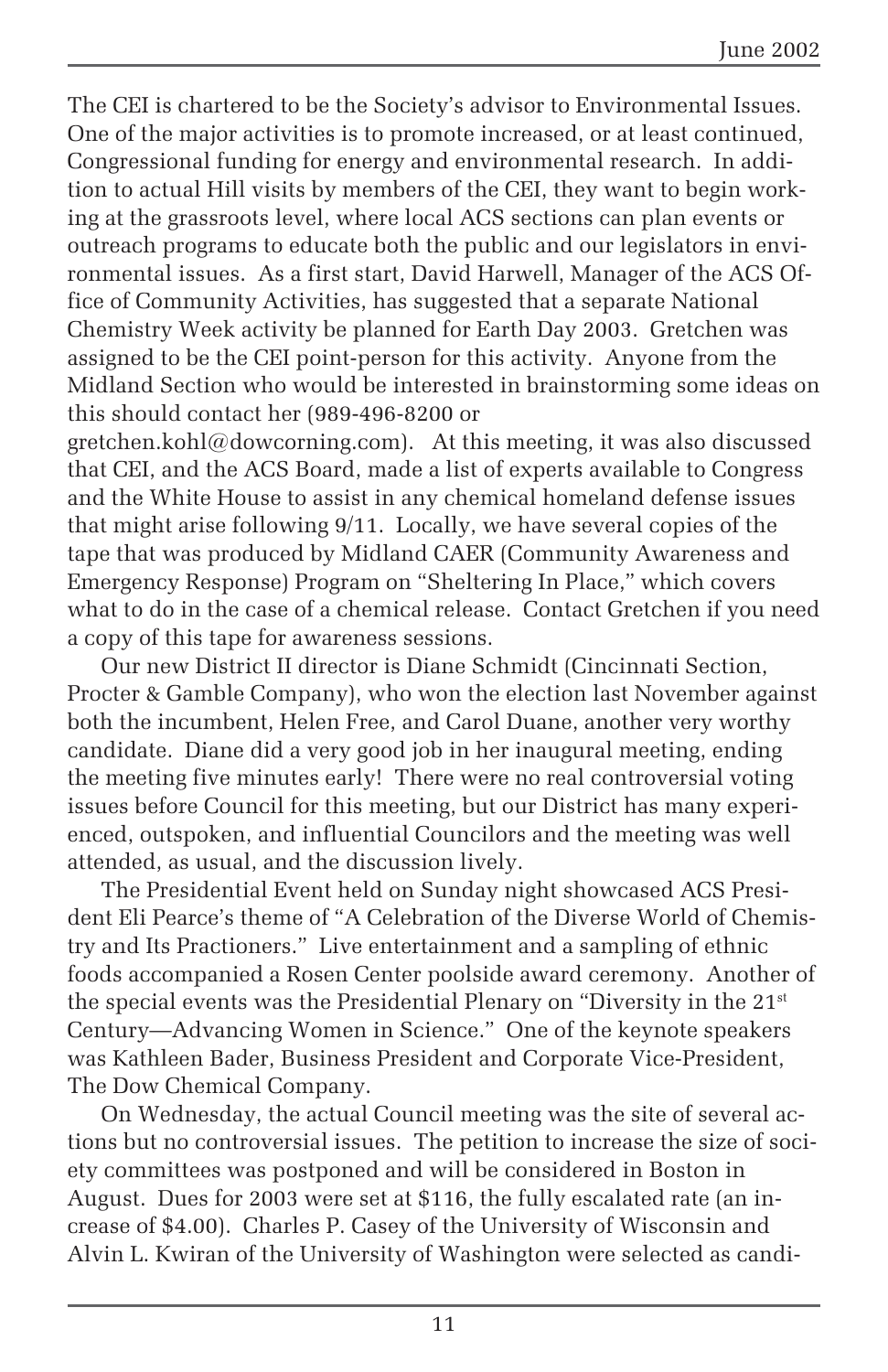

*Members had several chances to discuss meeting topics and socialize.*

dates for 2003 president-elect. The name of the Cellulose, Paper and Textile Division (CELL) was changed to the Cellulose and Renewable Materials Division (CELL).

Other actions/activities included:

- The National Employment Clearing House attracted 131 employers with 988 available positions. The number of job candidates registered was 867. Despite the sluggish economy, the number of available positions continues to exceed the number of applicants, i.e., the ratio of positions available to candidates is still strongly positive (greater than 1).
- At many academic institutions the ACS student affiliates group is a vital organization that reflects enthusiasm for chemistry and serves as a source of dedicated future members of the society. The year 2002 represents the 65th anniversary of the founding of the student affiliates.
- A presidential event at the Boston meeting will focus on "Interdisciplinary Science and Education."
- The theme for National Chemistry Week 2002, October 20-26, will be personal care chemistry and titled, "Keep Us Clean." Our local celebration will be during Sci-Fest, at Delta College, on October 19, 2002. Anyone who would like to help with this should contact Gretchen.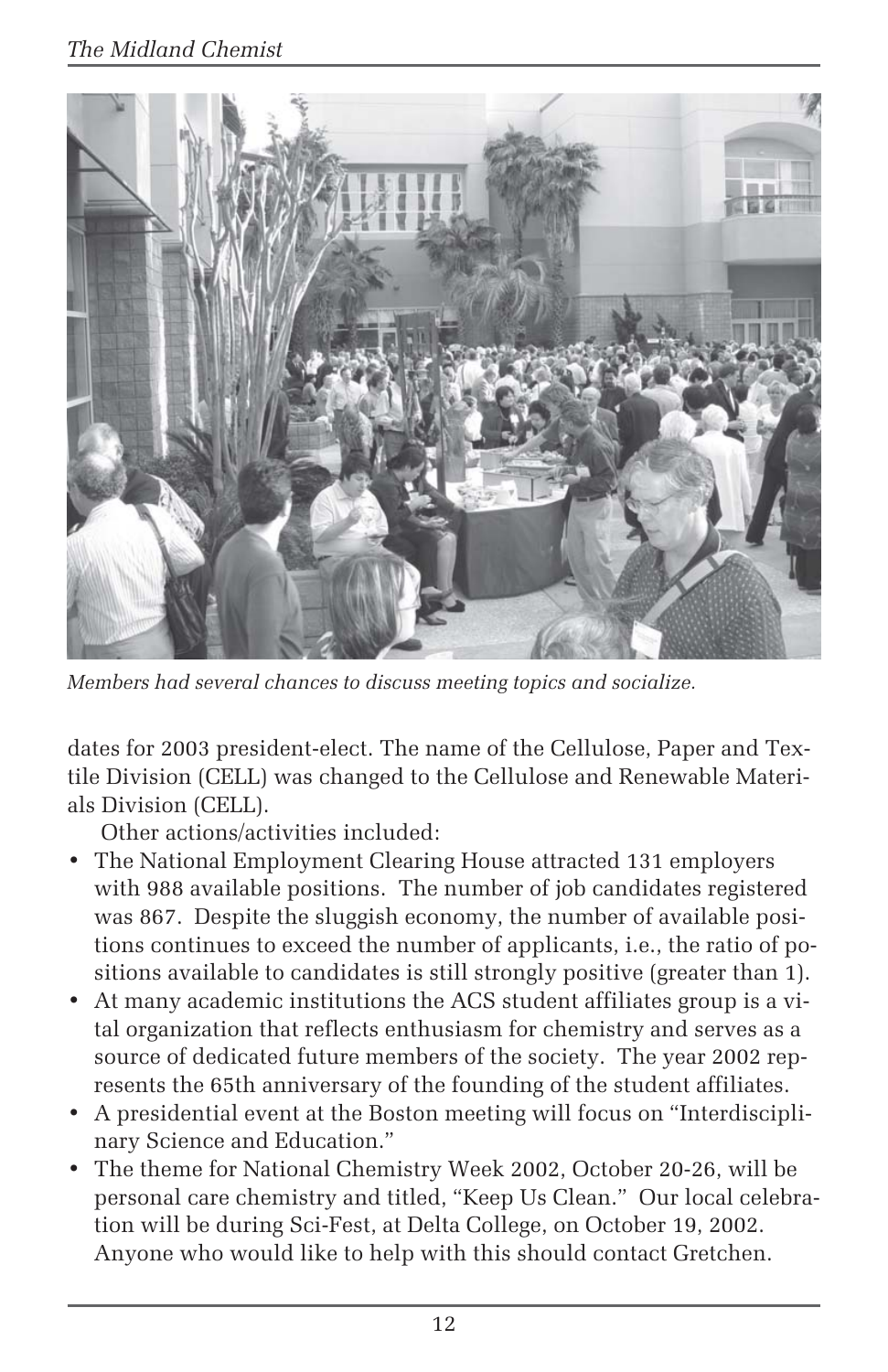- The spring 2013 national meeting will be held April 25-29 in New Orleans, while the 2013 fall meeting will be held September 8-12 in Indianapolis.
- The *Journal of the American Chemical Society* will publish its 125th volume in 2003. A special symposium will be held at the New York national meeting (Fall 2003) to celebrate this occurrence.
- The Project SEED program continues to be highly effective—348 SEED I students will participate in summer research at 101 institutions across the country; 115 SEED II students will be active at 50 institutions. In addition the SEED program has awarded 27 college scholarships worth \$135,000 for the 2002-03 academic year.
- The Committee on Professional Training (CPT) continues to be concerned about access to chemical information by undergraduates. During the past year, 127 additional institutions have added Sci-Finder Scholar, but many smaller four-year schools still find the cost prohibitive.
- The chemistry education option for the B.S. degree in chemistry has not been successful and a new ACS-approved minor in chemistry for secondary school science teachers has been developed. Chemistry programs at 623 colleges/universities (out of a total of approximately 1050 which offer chemistry degrees) now hold ACS certification.
- The ACS posted a net deficit for 2002 of \$8.3 million. This is largely due to underperformance of the financial market. Efforts are underway to reduce the deficit to about \$2.0 million for 2003 and \$1.0 for 2004 with the budget to be in balance for 2005.
- ACS membership now stands at 163,503.

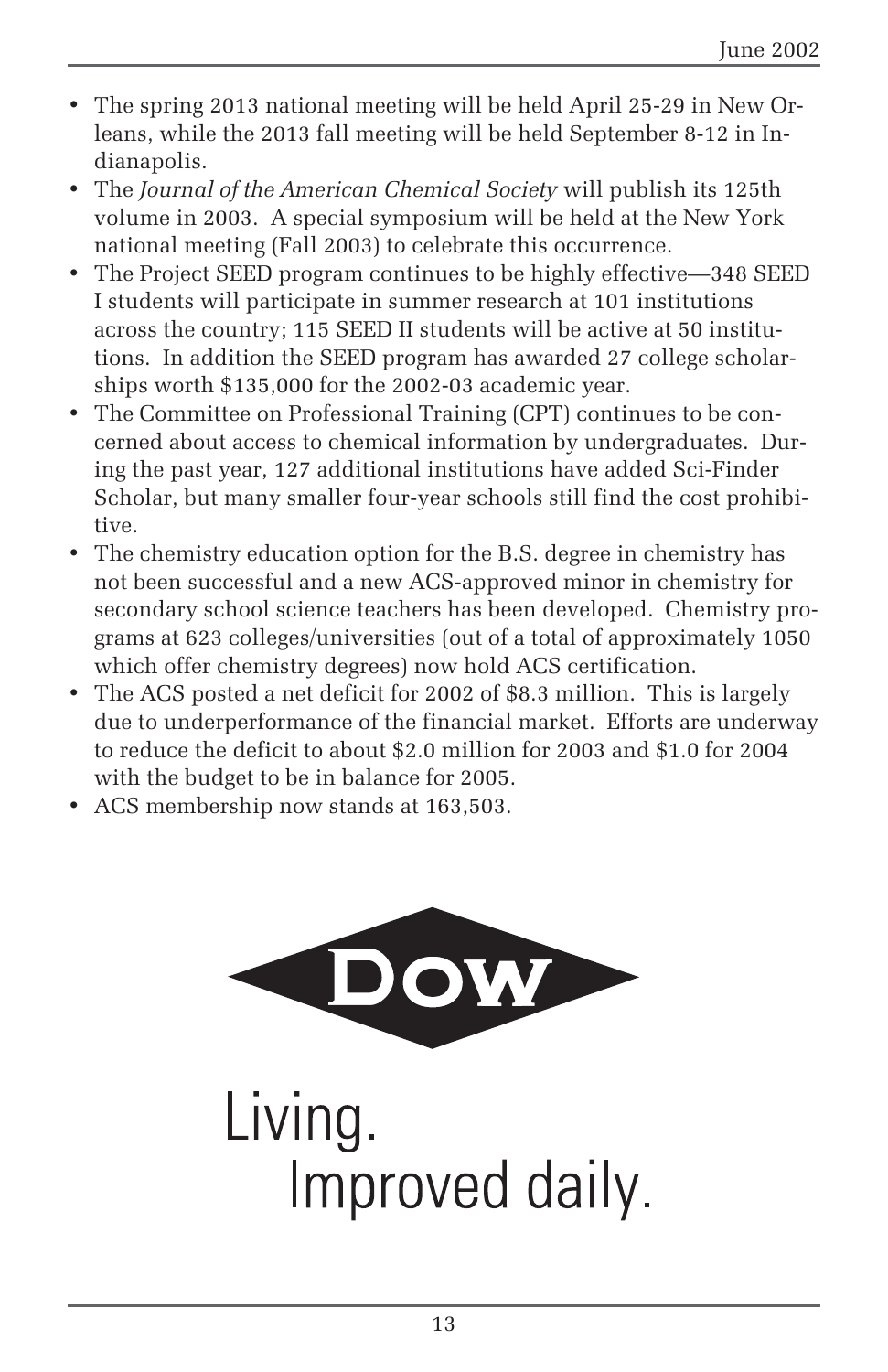## *Call For Nominations* **2002 Midland Section Awards**

### **Outstanding Achievement and Promotion of the Chemical Sciences**

Each year the Midland Section honors an individual residing within the Section's geographical area who has demonstrated outstanding achievement and promotion of the chemical sciences. This award recognizes dedication and service to the chemical profession. The recipient need not be an ACS member. Nominations should include a biographical sketch, list of pertinent publications, evidence of professional growth and involvement, and letters of support from colleagues. Previous recipients of this award are:

| 1976 | Turner Alfrey, Jr.   | 1989 | Do Ik Lee          |
|------|----------------------|------|--------------------|
| 1977 | Etcyl H. Blair       | 1990 | Joseph E. Dunbar   |
| 1978 | David C. Young       | 1991 | Thomas H. Lane     |
| 1979 | Vernon A. Stenger    | 1992 | Donald A. Tomalia  |
| 1980 | Daniel R. Stull      | 1993 | Dale J. Meier      |
| 1981 | Bob A. Howell        | 1994 | Philip T. Delassus |
| 1982 | Wendell L. Dilling   | 1995 | Duane B. Priddy    |
| 1983 | Donald R. Weyenberg  | 1996 | Hans G. Elias      |
| 1984 | Edwin P. Plueddemann | 1997 | Ludo K. Frevel     |
| 1985 | Raymond P. Boyer     | 1998 | Patrick B. Smith   |
| 1986 | Stanley P. Klesney   | 1999 | David E. Henton    |
| 1987 | Warren B. Crummett   | 2000 | Steven J. Martin   |
| 1988 | A. Lee Smith         | 2001 | Edwin C. Steiner   |

### **Outstanding Service to the American Chemical Society**

The Section sponsors an annual award to recognize outstanding service to the Midland Section of the ACS. This award recognizes achievement in the promotion of the goals of ACS. Nominees shall be members of the Midland Section. Nominations should include a biographical sketch, a history of service to the Midland Section, and supporting letters from fellow ACS members. Previous recipients are:

| 1989 David C. Young     |      | 1996 Fran K. Voci                |
|-------------------------|------|----------------------------------|
| 1990 Linneaus C. Dorman |      | 1997 Thomas H. Lane              |
| 1991 Donald R. Petersen |      | 1998 Vicky S. Cobb               |
| 1992 Wendell L. Dilling |      | 1999 Theodore E. Tabor           |
| 1993 Bob A. Howell      |      | 2000 Peter and Patricia Dreyfuss |
| 1994 Eldon L. Graham    | 2001 | George W. Eastland, Jr.          |
| 1995 Gretchen S. Kohl   |      |                                  |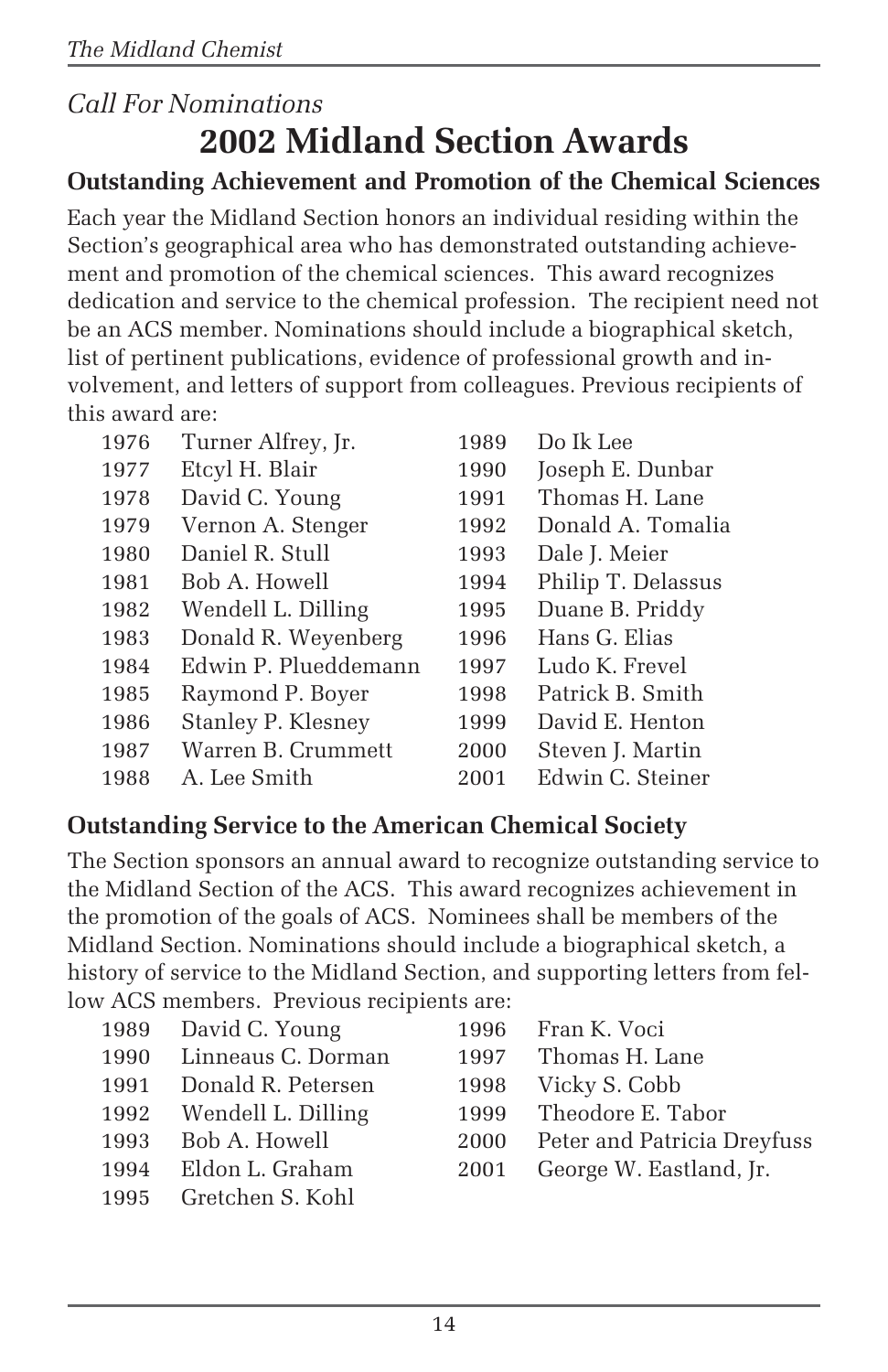### **Outstanding Chemical Technician**

The Section presents an annual Outstanding Chemical Technician Award to an individual who has demonstrated an extremely high degree of professionalism as a chemical technician. The ACS defines a chemical technician as a person whose training includes successful completion of a two-year post-high school level chemistry curriculum leading to an Associates Degree, or the equivalent course work in a Baccalaureate program, or the equivalent knowledge gained by experience. The primary work of a chemical technician is conducting experimentation and/or correlating information to help solve chemical problems and/or discover new chemical knowledge. Criteria used to judge the award include job skills, safety, teamwork, leadership, publications and presentations, reliability, communication skills, and additional professional and community activities. Nominees must have worked for five years as a chemical technician. Chemical technicians do not need to be a TECH Division Affiliate or ACS member to be eligible for this award. Nominations should include a biographical sketch and supporting letters that address each of the criteria above.

Previous recipients are:

1997 Connie J. Murphy 2000 Kurt A. Bell

1998 David Stickles 2001 Gordon R. Roof

1999 Ronald L. Good

Nominations for all three awards are invited. The deadline for receipt of nominations and all supporting materials is September 13, 2002. Nominations should be sent to:

Philip J. Squattrito Department of Chemistry Central Michigan University Mt. Pleasant MI 48859

Fax (989-774-3883) or electronic nominations are also welcome. If you have questions or need additional information, please contact Phil at 989-774-4407 or p.squattrito@cmich.edu. Nominators should provide their address and phone number in case the committee needs to contact them. The Awards Committee encourages all section members to nominate deserving colleagues and appreciates your efforts in helping these individuals receive recognition for their efforts. We look forward to hearing from you!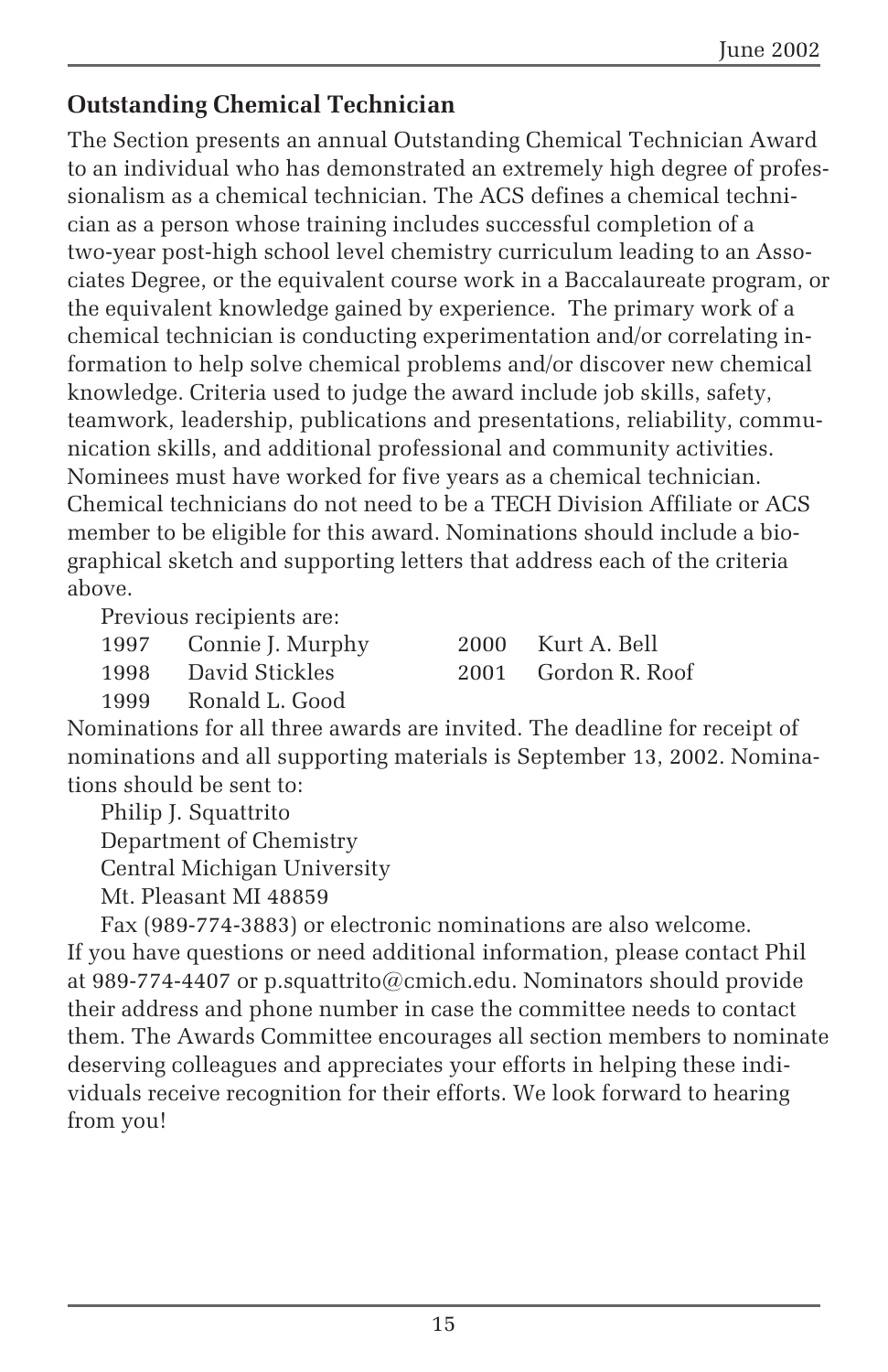## *New Chemistries* **Polylactic Acid (PLA)**

#### *By David Baker*

**Polylactic acid (PLA) is a new resin derived from lactic acid, which is** obtained from the fermentation of corn sugars. The production of this resin is being developed by Cargill Dow, a joint venture between The Dow Chemical Company and Cargill Incorporated. A new production plant in Blair, Nebraska, was opened in early 2002 to manufacture these resins from readily available corn supplies. The PLA is produced under the trademark Natureworks. The website states "Natureworks fibers are the first fibers to have the feel of nature with the performance of synthetics." Early last year Cargill Dow signed a collaboration agreement with Mitsui Chemicals to develop new applications for these biodegradable polymers. Currently PLA is being blended with cotton for clothing in Japan. When used for packaging, this plant-derived polymer is fully degradable.

In the manufacturing process, the corn is milled and the starch extracted. The starch is hydrolyzed to D-glucose, which is subsequently fermented to yield lactic acid. Further processing of lactic acid results in dimerization to produce lactide. This material is then converted by a solvent-free melt polymerization to produce PLA resin. The outline of this process is shown in the scheme below.



Corn starches are initially being used to produce PLA, but researchers are working on obtaining lactic acid from other sources of starch such as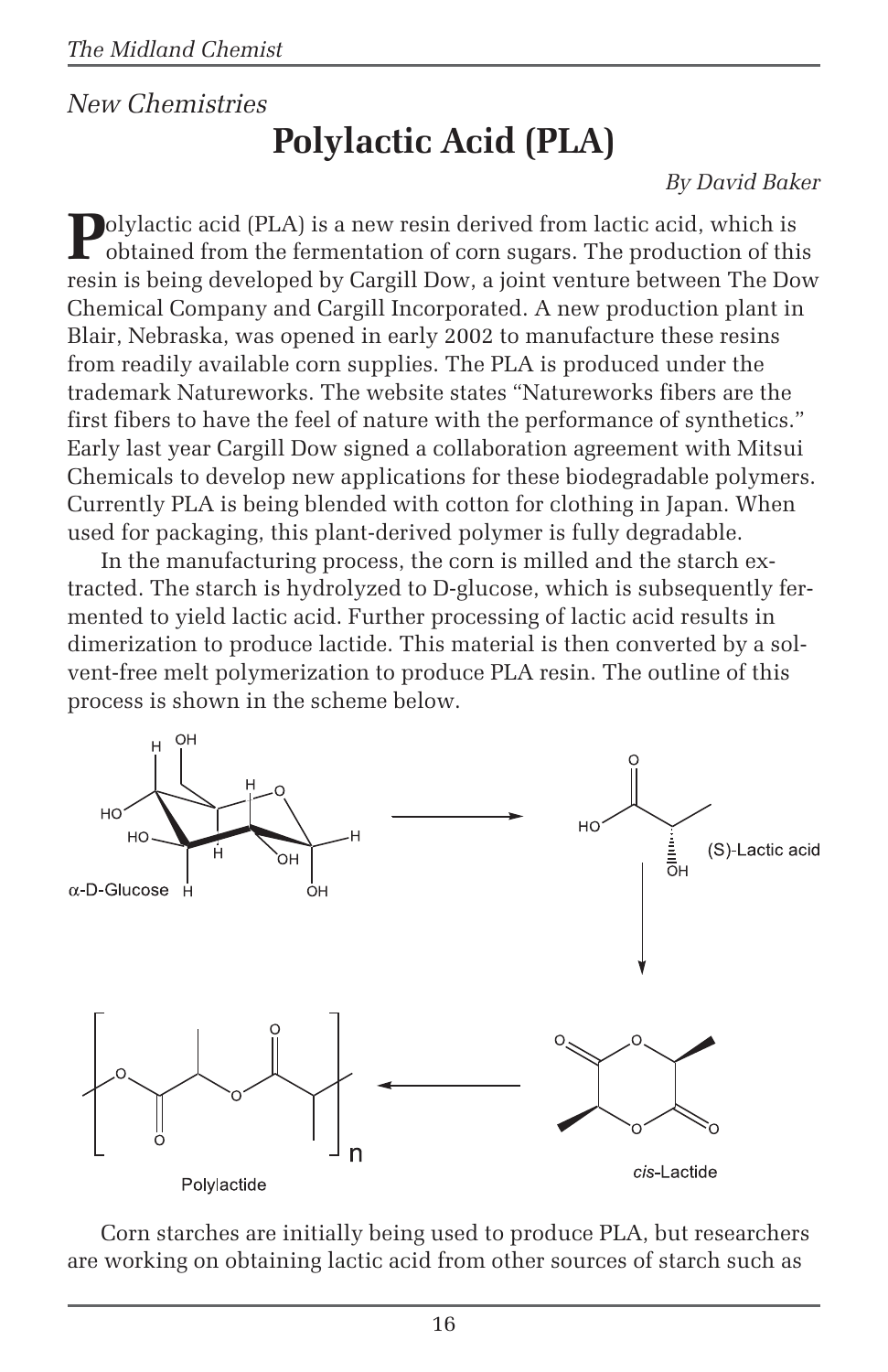sugar beets and agricultural waste. In a few years we could have a production facility right here in the tri-city area from the readily available source of starch in sugar beets.

More information about Natureworks products and the production process can be found at the web site www.cargilldow.com/natureworks. It is very well organized and very informative.

# **SWE Announces Conference in Detroit**

*By Kristine Danowski*

The Society of Women Engineers will hold their 2002 national conference in Detroit, October 9–12, at the Cobo Conference/Exhibition Center. The focus for the conference is "The Art of Engineering."

SWE is a nonprofit, educational service organization dedicated to supporting and encouraging women to pursue careers in engineering and related technical and scientific fields. The volunteer efforts of SWE are fueled by a nationwide network of members and student members who influence thousands of young women to choose careers in engineering or to enhance their technical careers through professional development and advanced education. Exhibitors at the 2002 SWE Conference will meet an impressive cross-section of our dynamic and enthusiastic membership who represent the heart of the Society. In addition, SWE Conferences draw non-member attendance from related technical societies and technical women's groups and the local community, who are specifically seeking employment with companies who actively promote diversity in their organizations. (Information obtained from SWE web site.)

For more information on the conference: http://www.swe.org/SWE/ Convention/detroit